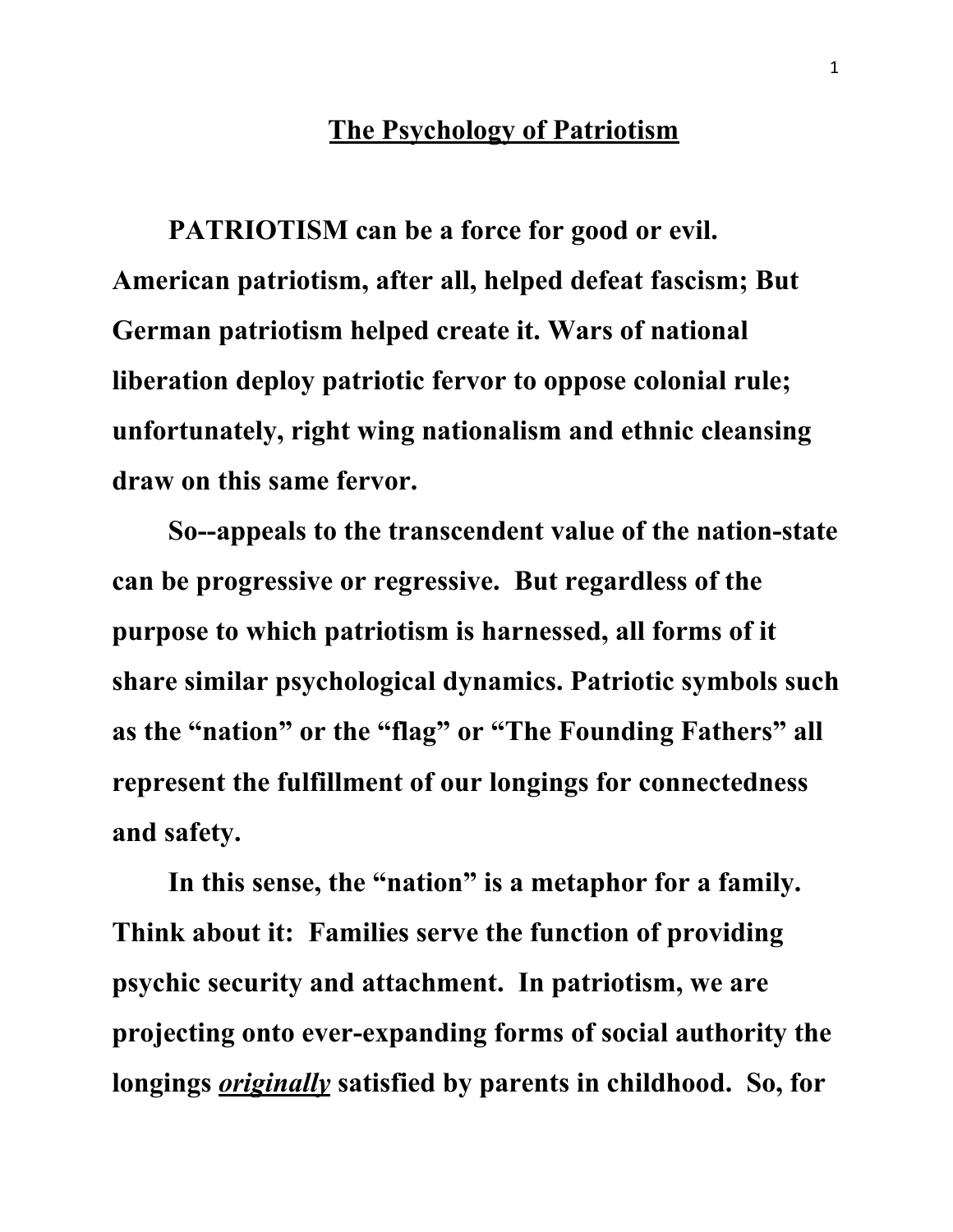**example, it's easy to see the workings of these two needs—the needs for safety and connectedness--in our collective responses to the attack of 9/11 and to the devastation visited on New Orleans and the Gulf Coast by Hurricane Katrina. In the first instance, after 9/11, people looked to government to provide security and defense, including a muscular retaliation against our enemies. On a symbolic level, we looked to our leaders to provide the protection and strength usually associated with fathers.**

**In the second instance, Hurricane Katrina, people looked to government to provide care and nurturance, a safety net — qualities associated in our culture with mothers. Now, I'm not trying to reduce everything to mommies and daddies. But the workings of the unconscious minds of adults invariably draw from our earliest and most primitive experiences. I would put it this way: Social attitudes and behaviors like patriotism are the products of a complex interplay between the rational and irrational, conscious and unconscious, private and public factors. But when patriotic feeling is SO passionate, one simply has to be**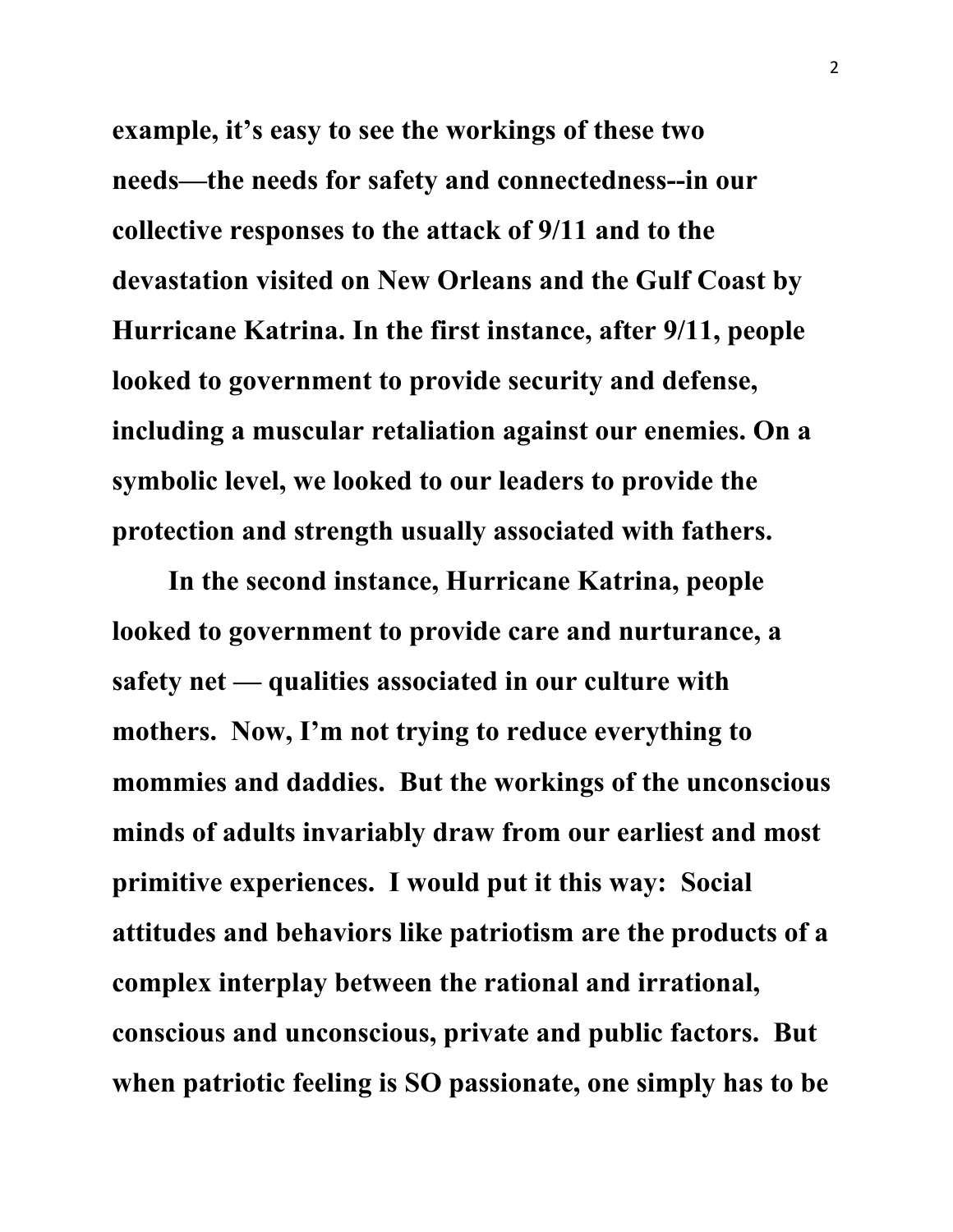**open to seeing how its roots lie deep in our psyches. And that fact contributes to the ways that patriotism is vulnerable—as we'll see-- to manipulation and exploitation.**

**So, let's take a look at how familial patterns can get activated by patriotism. First, some background assumptions: Over 50 years of psychological research have established that human beings have an innate need for attachment and recognition and that when these needs are** *frustratexcd***, the result is usually great mental suffering. I see such suffering ever day in my consulting room families in which parents can't empathize with their children or each other, or narcissistically use their children, or neglect them altogether. I see children who grow up taking care of others instead of themselves or who retreat from intimacy because of fears of rejection and abandonment. All of these things are either causes or effects of disturbances in attachment.**

**But developing children don't only need reliable and empathic attachments, they also need protection. Children are helpless and dependent on their parents in ways that**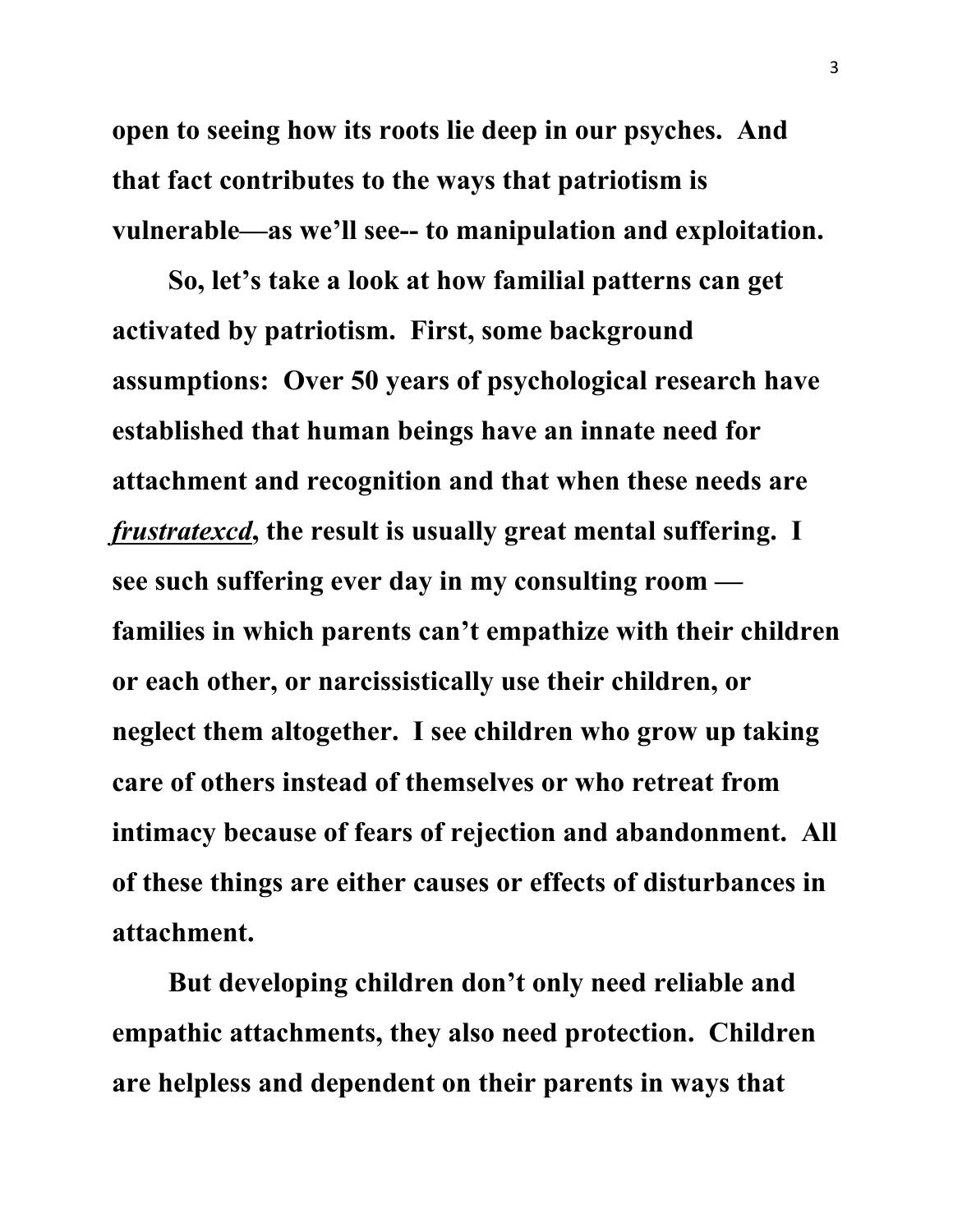**lead children to look to their parents for authority, protection and security. Children need people to look up to, to admire--people who will protect and defend them and who will bestow recognition upon them.**

**When parents are protective and reasonable in their exercise of authority, children grow up feeling secure and are able to safely rely on others. When parents** *fail* **to protect children and exercise their authority in arbitrary, frightening, or inconsistent ways, children grow up with a basic sense of insecurity and difficulty trusting others.**

**So, we all grow up needing empathy and needing security and protection. And just because our families might frustrate these needs, these desires don't go away. We continue to long for recognition and for relationships of mutuality even as we often suffer from loneliness. And we continue to seek security even as we feel unsafe and unprotected.**

**In this context, it's easy to understand the powerful psychic meanings of patriotism. To feel like an "American," to identify with the "United States of America," is to feel at**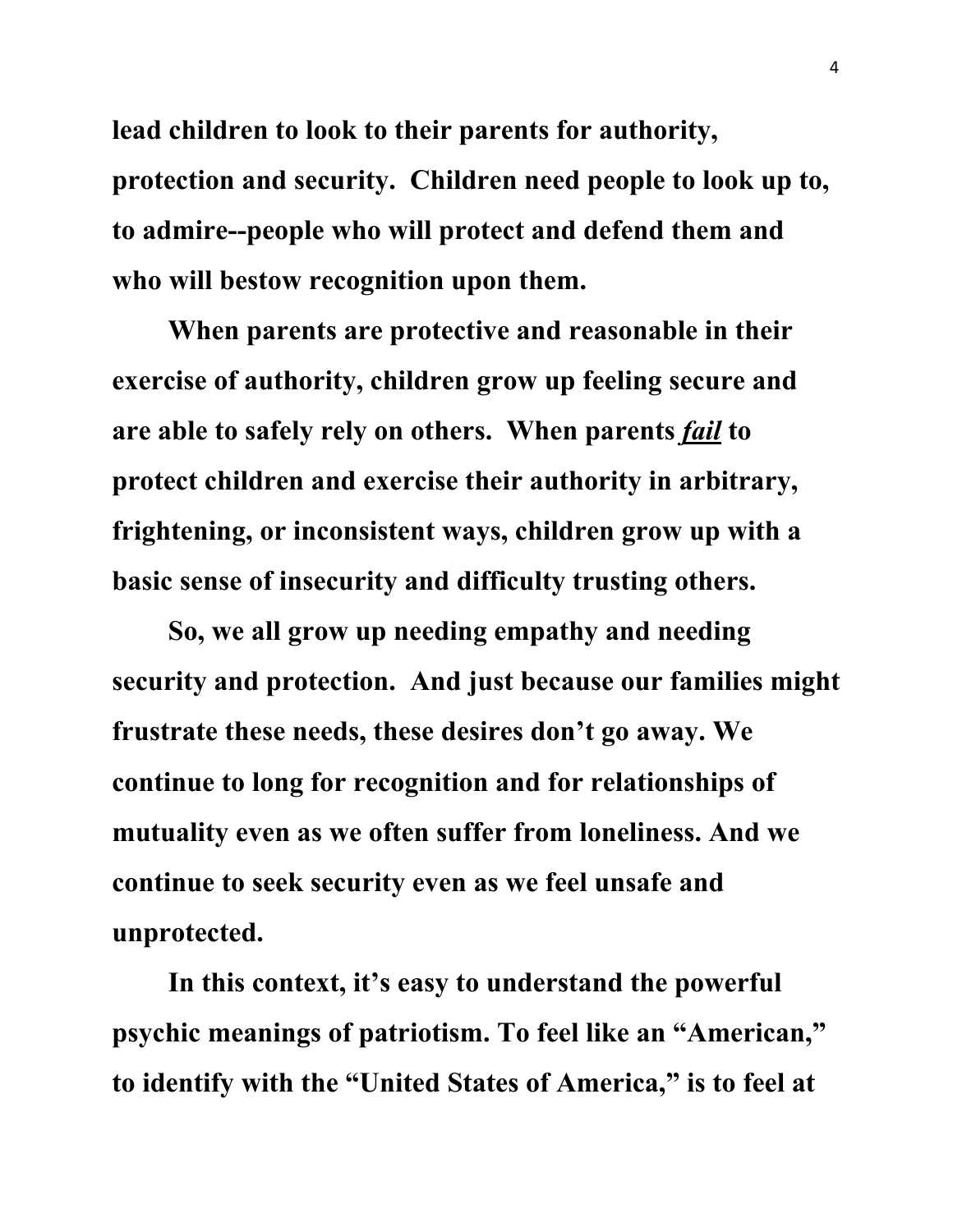**once safe and connected. Patriotism establishes a "we" that satisfies the longings for connectedness and affiliation that are so often frustrated in our private lives. And it offers an image of a strong and fair authority in relationship to which we can feel safe and secure.**

**These powerful satisfactions provided by patriotism become even more compelling when we consider how they are absent in in everyday social life. A great many sociologists, psychologists, and philosophers have written about the ways that our market economy based on an ethos of selfish individualism undermines communities, atomizes social life, alienates work, and tends to make relationships increasingly instrumental. Simply put, our society makes us feel disconnected, alone and unprotected. From David Riesman's 1950 masterpiece** *The Lonely Crow***d, to Paulo Freire's** *Pedagogy of the Oppressed* **in 1970, to Robert Putnam's 2001 sensation** *Bowling Alone***, social critics have argued that the decline in traditional communities of meaning in contemporary society has had disastrous consequences for the psychological well-being of citizens.**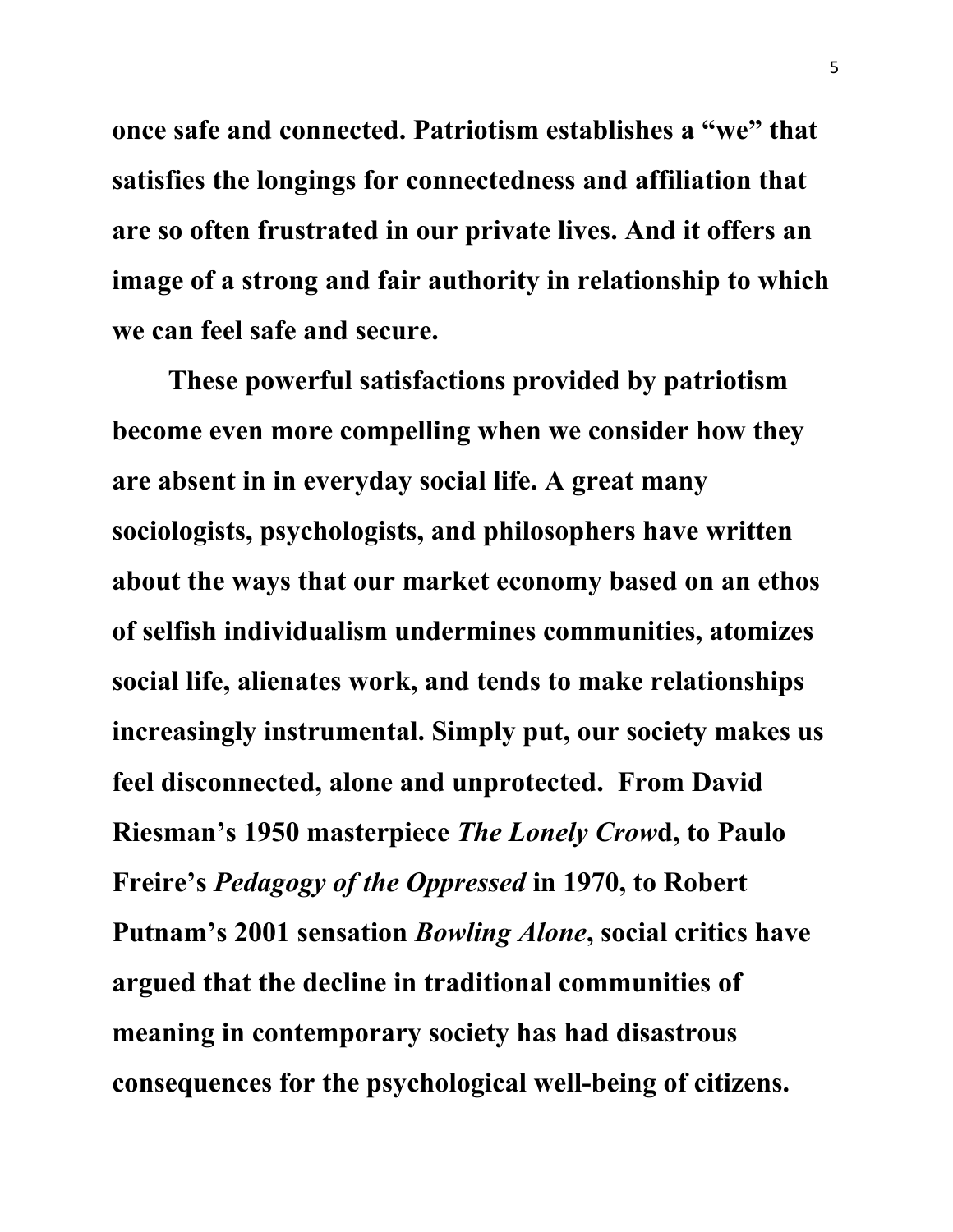**Thus. the unfulfilled childhood longings for attachment, recognition, and security that I was describing get further blocked in our everyday lives as citizens and workers. The suffering that results is often unconscious.**

**We are so atomized and socially disconnected that we view our needs for community as foolish. WE grow up cynical about the possibility that things could really be different and so we regard our loneliness and insecurity as if they were our own fault. To use the phrase that Betty Friedan coined to describe the alienation of women in the 1950s, these feelings of loneliness and collective insecurity become "problems with no names."**

**Now, let's go back to considering patriotism. Our American form of patriotism appeals to national pride, invocations of historical purpose—what is called American Exceptionalism—including symbols of collective unity like the flag or the Constitution,--** *And all these things offer us a symbolic resolution of unspoken longings for relatedness and safety***. People do their best to get these needs met, even if the pickings are slim and the opportunities meager.**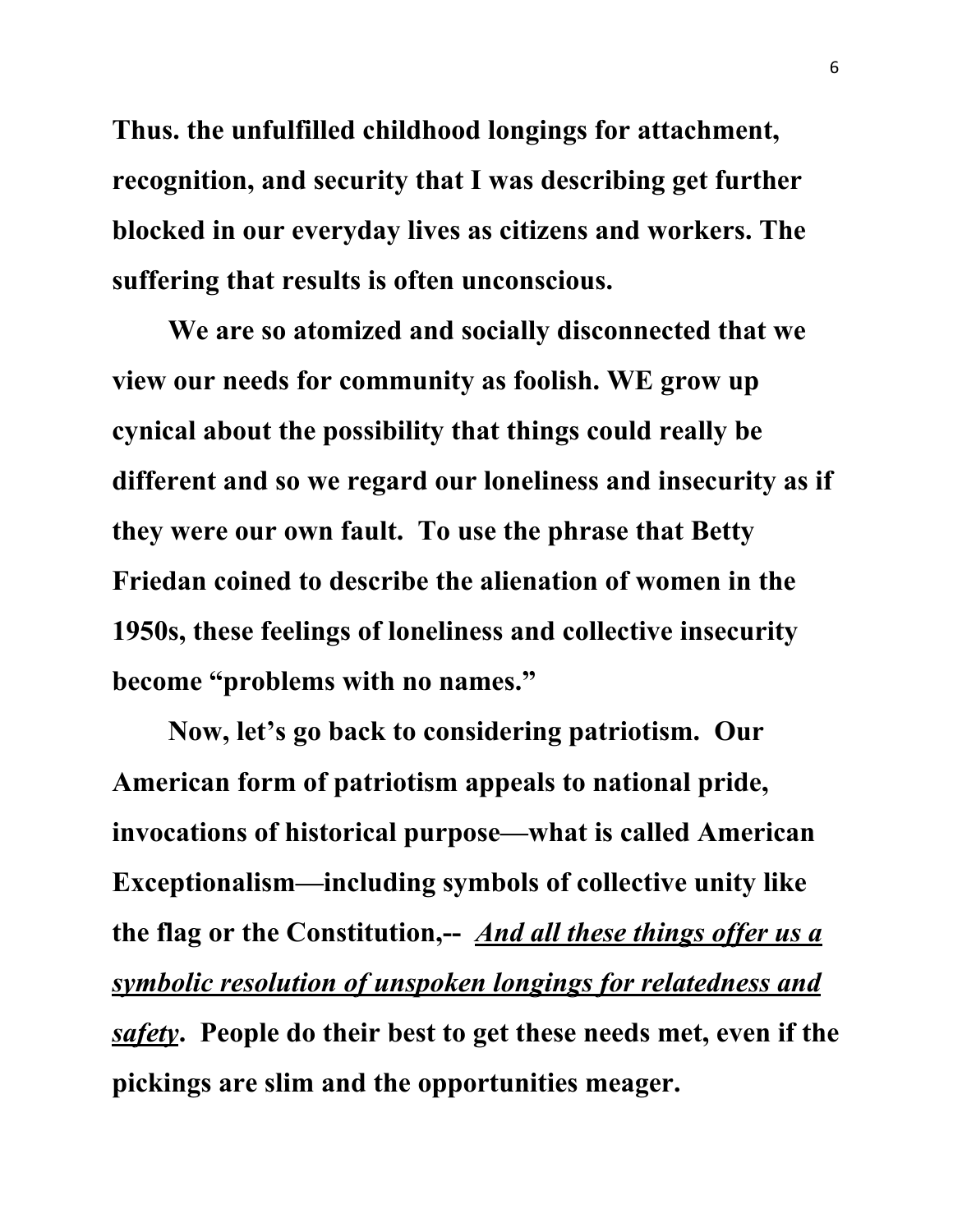**Political movements on both the Left and the Right seek to link their partisan agendas to the evocation and satisfaction of these frustrated longings. Linguist George Lakoff, for example, has argued that liberals speak to values arising from a conceptual paradigm that he calls the "nurturant parent" — including the values of empathy and responsibility for others — while conservatives appeal to a mental metaphor involving discipline and self-reliance that he terms the "strict parent." Think about this for a minute--***Both models seek to address needs for connectedness and security, albeit in radically different ways.*

**The political evocation and articulation of our collective passions and distress is ubiquitous in our public lives. Whether people are marching against abortion or against the war in Iraq, intense emotions — and not simply cognitive beliefs — are on parade.**

**However, while both Left and Right seek to take advantage of the frustrated longings for community and safety, the conservative side has done so more successfully of late. For example, in the post-9/11 climate, conservative**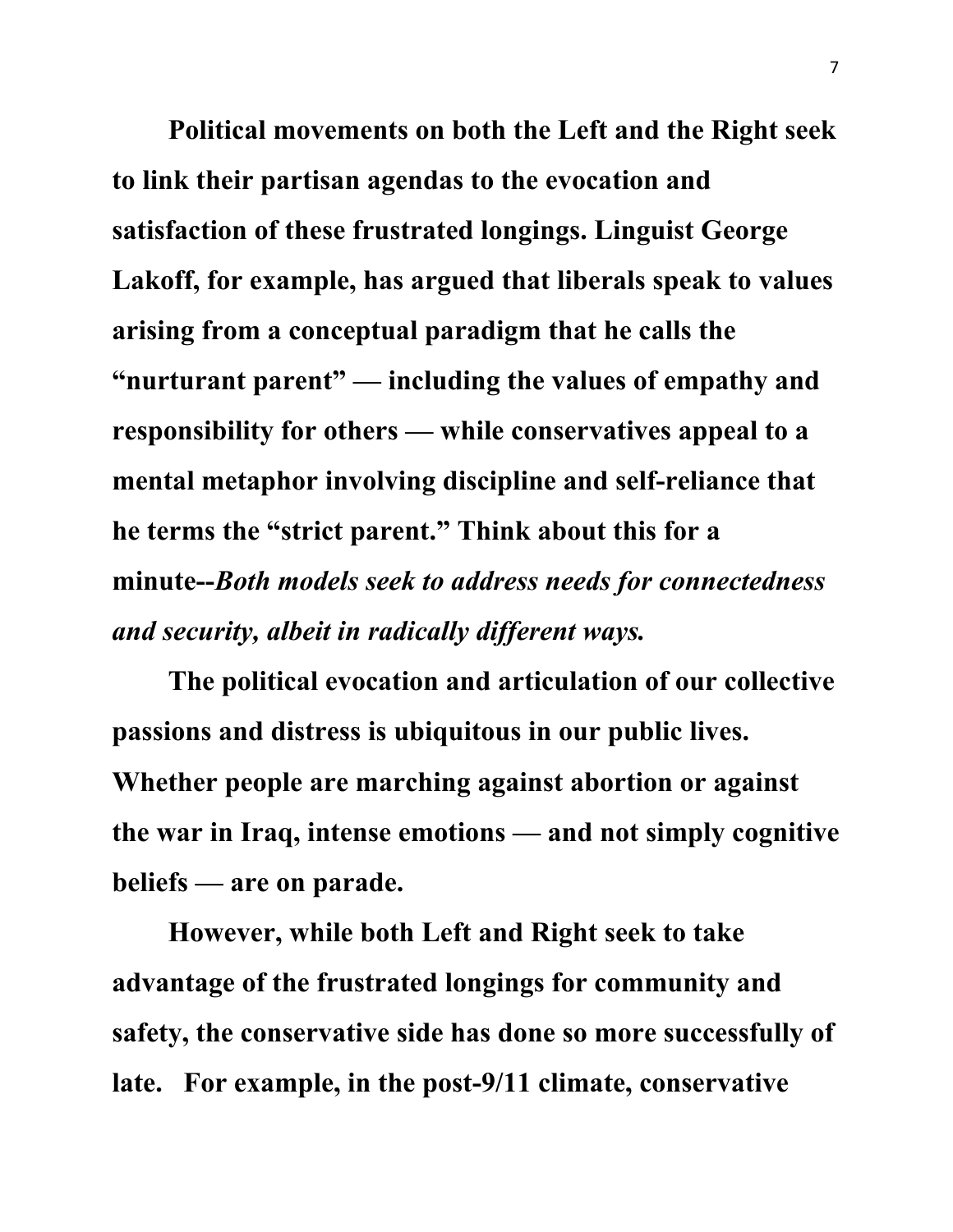**and neoconservative ideologues used the need for protection that so many Americans felt to promote dubious justifications for war with Iraq and a massive increase in the police and surveillance powers of the government.**

**Similarly, conservatives have been more successful than liberals in using one other crucial political technique in their attempt to create –and exploit--an experience of community and safety: namely, the evocation of a demeaned "Other." Conservatives are especially skilled at evoking prejudice. One has only to listen to the racist dog-whistles embedded in Trump's and his Republican enabler's warnings about immigration at our southern border to hear a prime example of using images of a Demeaned Other to foster a sense of community. A feeling of we-ness is evoked and solidified by a paranoid discourse that focuses on external threats. "We Americans"—really, "we white Americans"- gives us a deeply satisfying sense of belonging to a special club. But "clubs" are most special when it excludes other people.**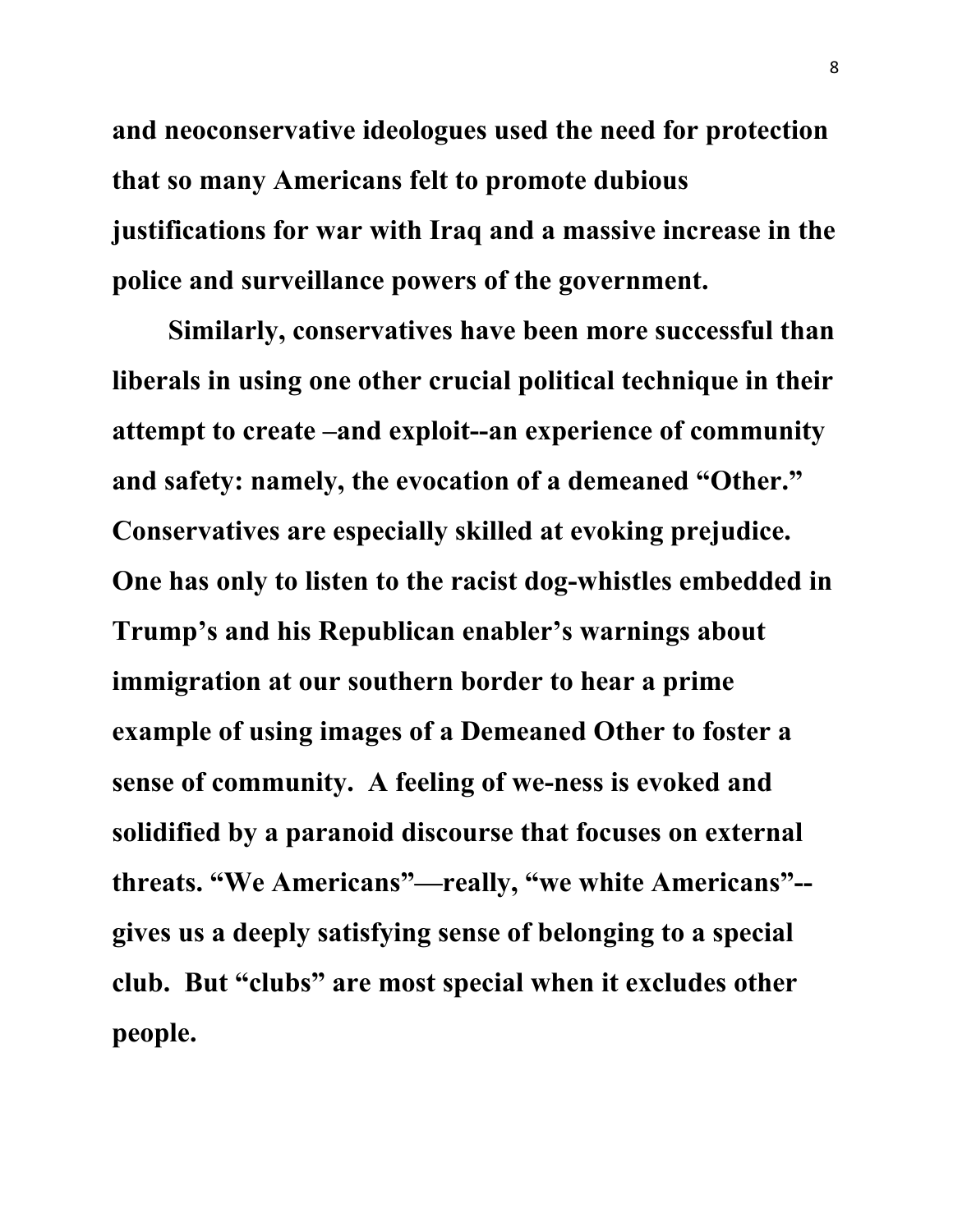**If there are people deemed "bad," then this helps the in-group feel 'good.' If these people on the outside are "dangerous," then it enables those of us on the inside to feel good, righteous, and safe. Such an us vs. them mentality is at the heart of Trump's patriotism. And, of course, this process of exclusion and demonization is the essential dynamic behind all forms of ethnocentrism, racism, sexism, and homophobia. The feelings of insecurity and disconnectedness that plague us in our personal and social lives can be blamed on the actions of some "other" who is then demeaned and attacked. This is the psychological underpinning and appeal of "America First."**

**This process of projection is deliberately used by conservatives to solidify their base. By creating an imaginary "us" and "them," they can then promise satisfaction of deep and** *legitimate* **longings for a community safe from both real and illusory threats posed from the outside. The immigrant, terrorist, and gay newlywed for that matter, are used as lightning rods to draw out the collective passions of**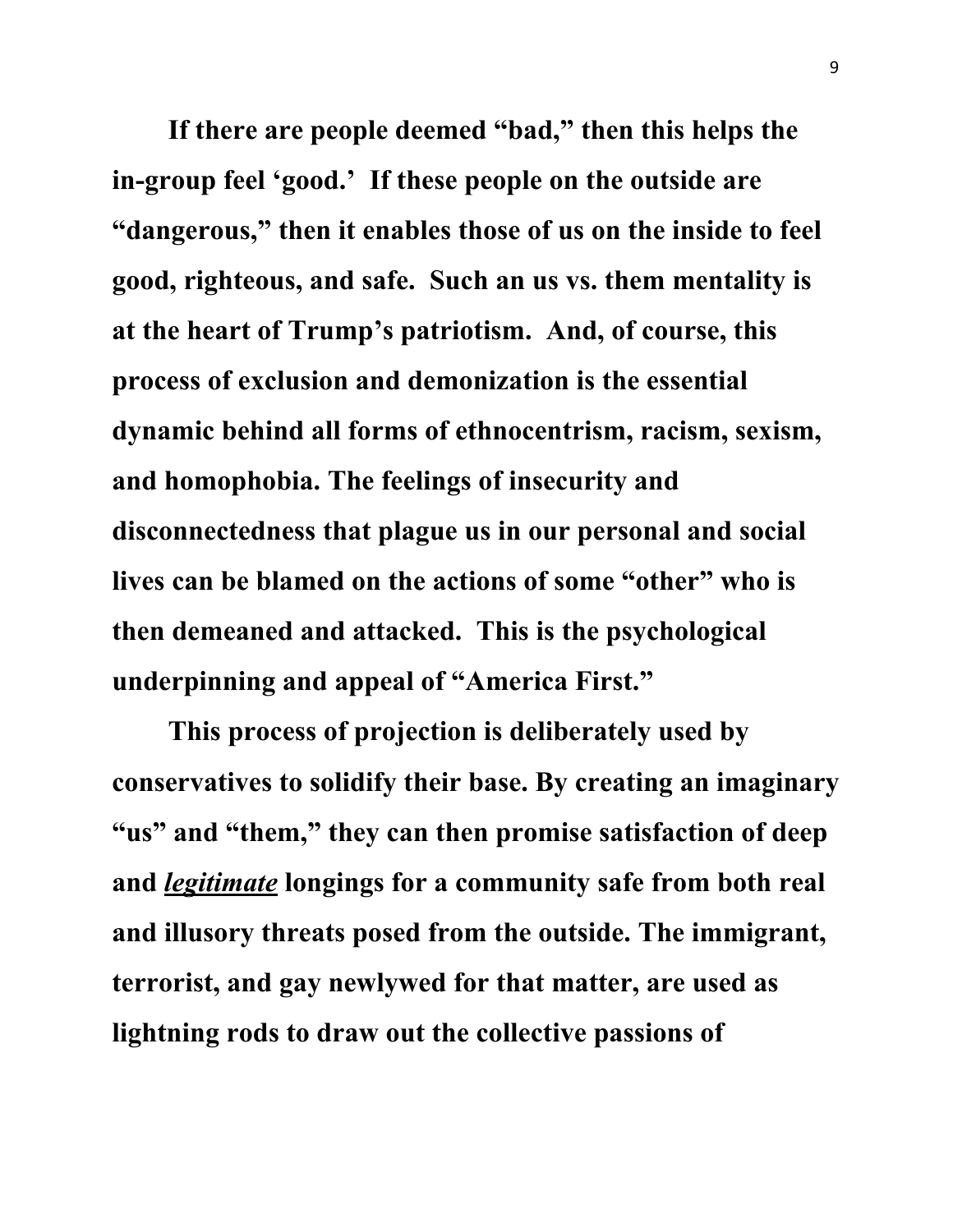**Americans looking to be temporarily relieved of feelings of insecurity and disconnectedness.**

**Ironically, this us/them tactic ultimately serves to undermine a more authentic community that would better meet the psychological needs for connectedness of most individuals. Like a clique of schoolchildren who gain a temporary sense of belonging by demeaning other classmates, Trumpist conservatives, including the Religious Right, promise us a patriotism that** *offers a temporary and illusory remedy for the symptoms of a societal illness that lies at the heart of the system that they, themselves, promote and defend.* **But see--such solutions are always transient and require the constant stimulation and reproduction of paranoid mechanisms. Why? Well, because the real reasons that our longings for recognition and safety are continually frustrated are reasons, are causes, that are simply not substantively addressed by the creation of demeaned "others."**

**Ultimately, I think we have to say this: While the longings that are being satisfied in paranoid ways are, at**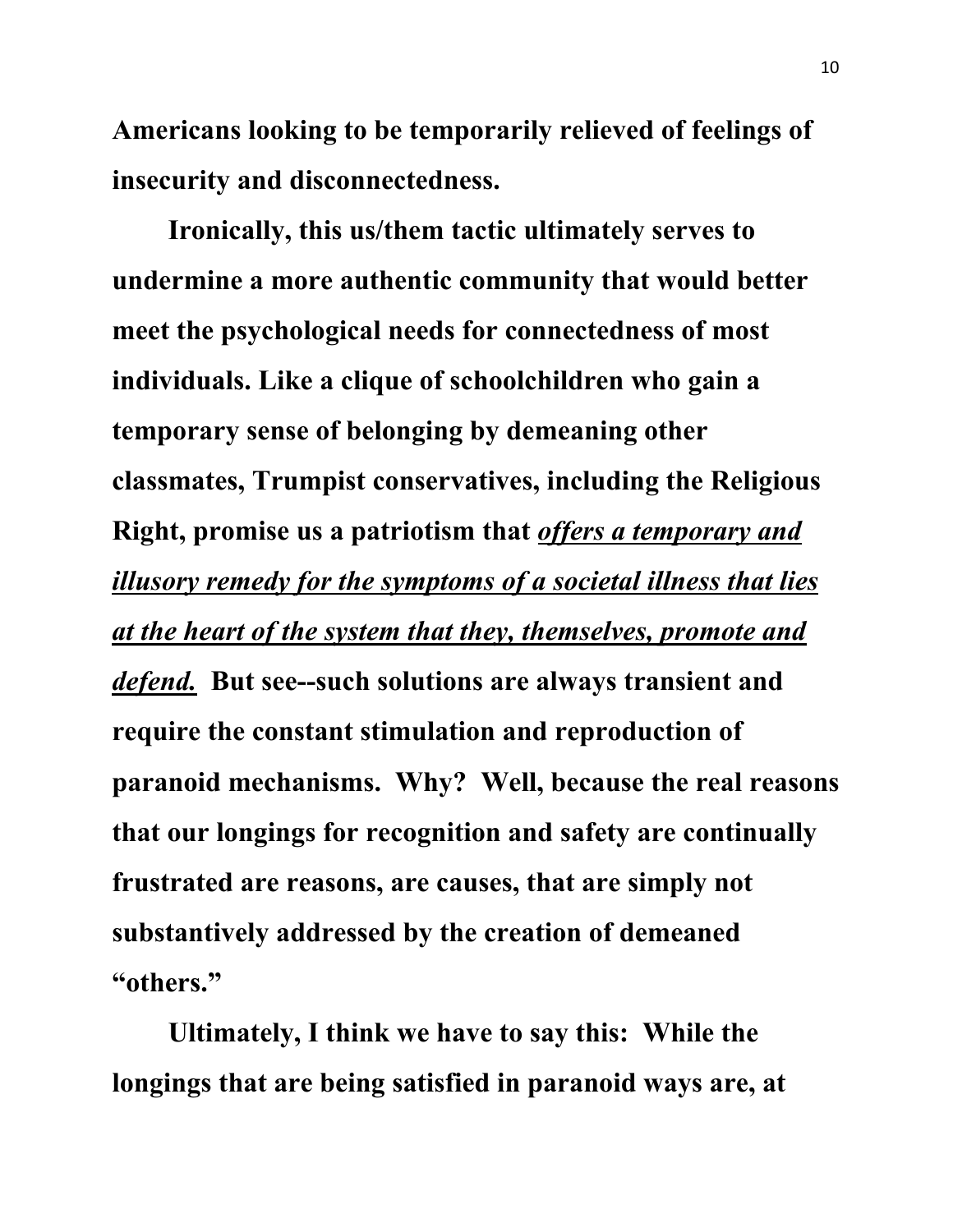**their heart, healthy, their frustration isn't the fault of the demeaned other, and, thus, a patriotism based on this sort of unconscious logic can't be especially healthy. Ultimately, the frustration of these legitimate needs for security, empathy, and connection is really the result of dysfunctional family systems, the ethos of individualism, the greed of the marketplace, the powerlessness people feel at work, and the violence resulting from discrimination and the deterioration of social safety nets.**

**If this is the real story, then political progressives have a chance, at least, to win hearts and minds, not by erecting an enemy against whom we can all unite, but by appealing to these unmet needs in a healthier way. For example, Progressives could talk about the need for love and empathy in our medical care, in our schools, and even in our government.**

**The psychological needs that drive patriotic fervor are universal. People will always need to be connected and secure. These longings can be gratified in healthy or unhealthy ways. They can be distorted and exploited in the**